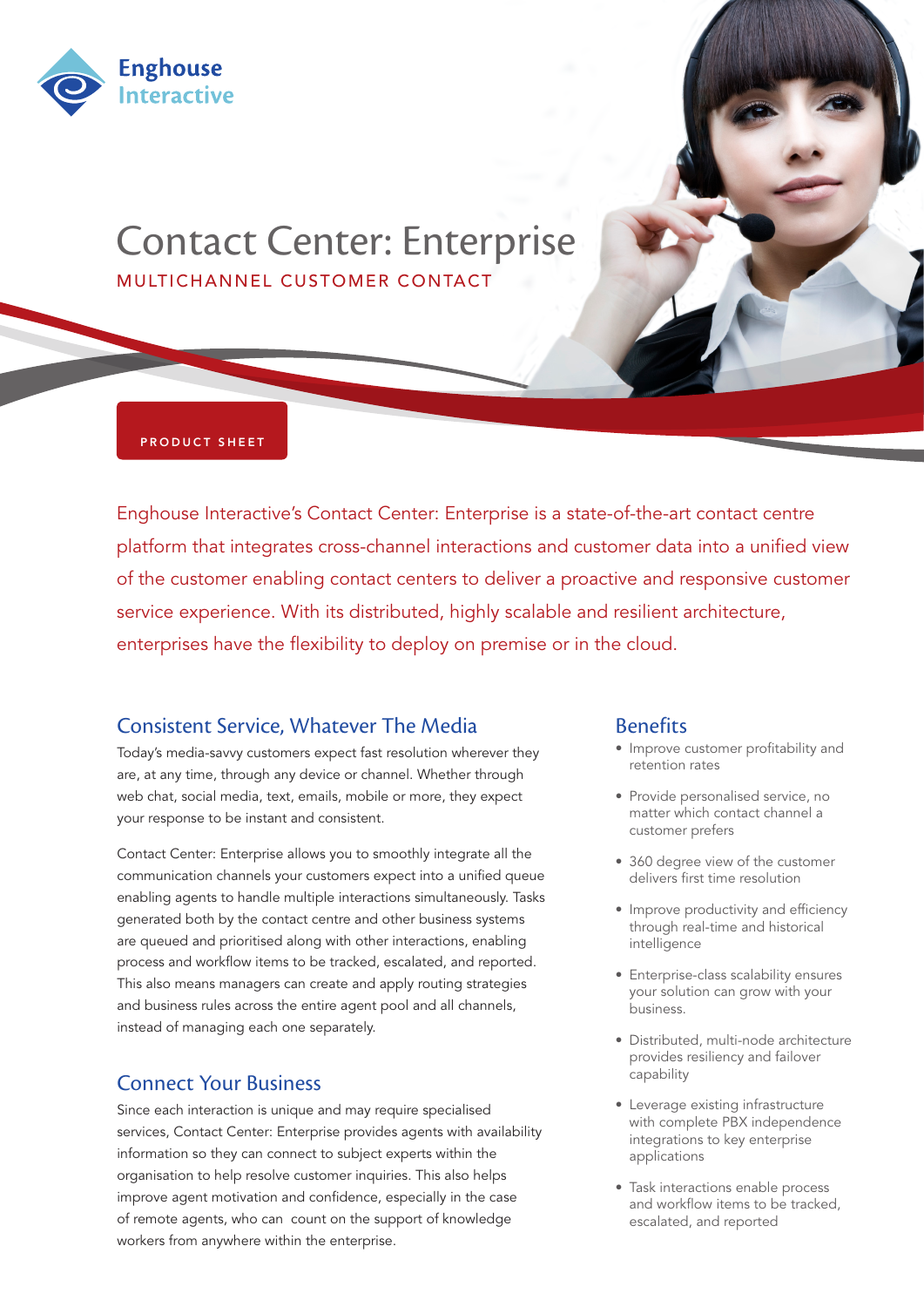## 360 Degree View of the Customer

Contact Center: Enterprise integrates seamlessly into your business environment and connects existing Customer Relationship Management (CRM) solutions, and other backoffice applications, with your contact center, giving agents a complete life-cycle view of the customer.

An archived record of all customer interactions and communications enables agents and supervisors to quickly view the entire history of an interaction based on date, time or any other business data available. Contact centre staff can listen to archived phone conversations, voice mail messages and review email and chat interactions and survey results all from a web-based application.

Providing agents with timely access to real-time and historical information equips them with context-sensitive knowledge and tools to efficiently resolve any inquiry resulting in greater customer satisfaction, experience and loyalty.

# Deliver A Balanced Contact Strategy

Contact Center: Enterprise utilises an advanced rules based engine to ensure the right balance of self-service and agent assistance technology.

Sophisticated profiling ensures that premium and high value contact types are routed to agents with the right skills while routine transactions are directed through a selfservice channel such as IVR that ensures a fast resolution at significantly reduced costs.

# Beyond Bricks and Mortar

Grow your contact centre beyond the physical limits of its current facilities by extending all of your contact centre capabilities to agents working at home or remotely.

With Contact Center: Enterprise's unique iAgent interface, agents can work from anywhere, on any device. And because its a thin-client web application it is easy to deploy, set up and manage with lower cost of implementation and a faster, simpler upgrade process.



Contact Center: Enterprise web interface showing unified queue for all customer interactions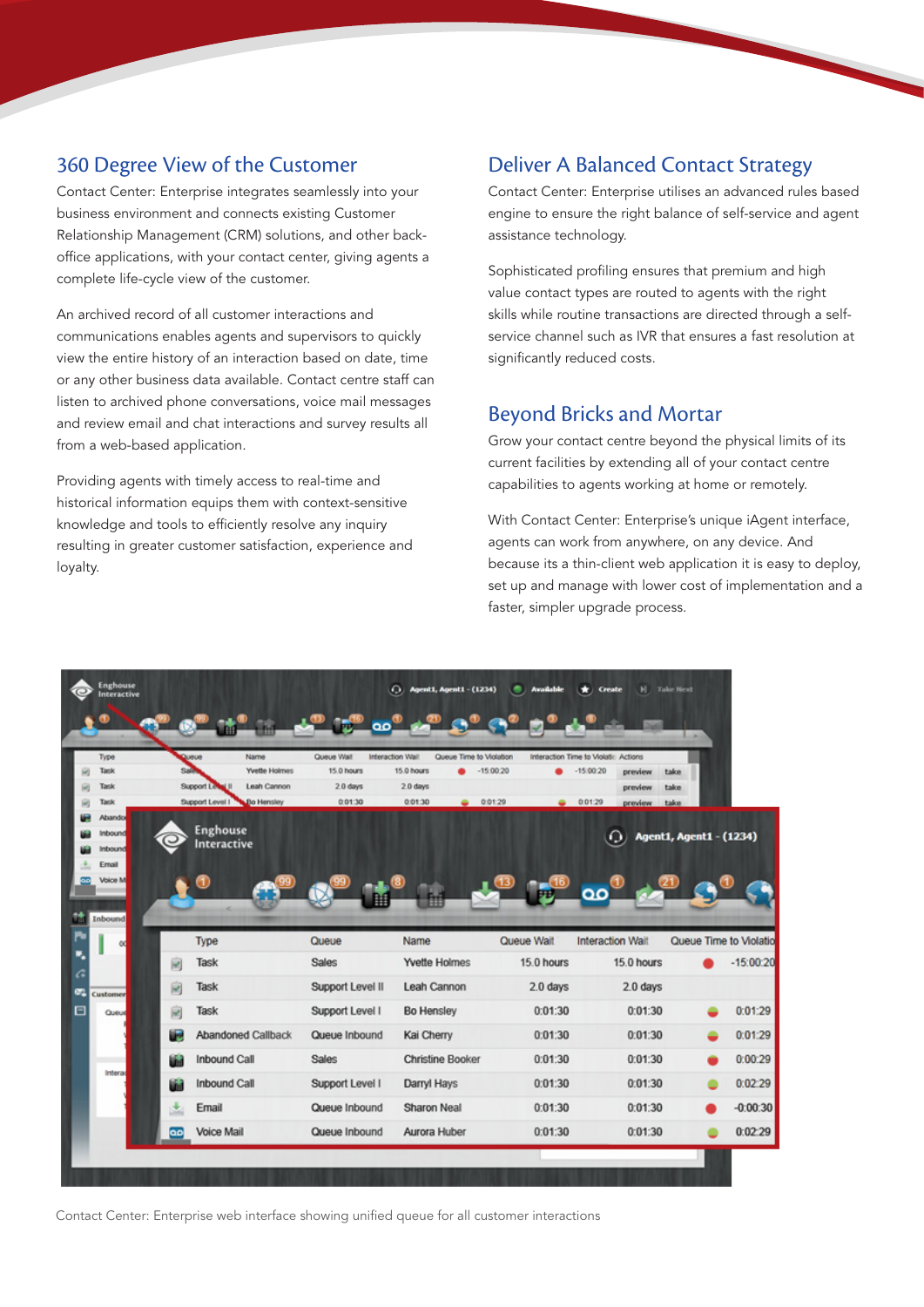## Reach Out To Customers

The delicate balance between maintaining a profitable contact center while providing high levels of service is dependent upon well orchestrated processes and proven technology. Contact Center: Enterprise outbound applications can monitor agent availability and manage call pacing automatically as business activities shift either dynamically or based on your schedule.

Easy-to-use campaign management prioritises who to call, when to call, and the best agent for the call. while maintaining respect for security and compliance requirements.

"We are happy to reach out to the full community with such offerings as Web chat, which is especially helpful to citizens who are perhaps hard of hearing. It makes a big difference for us on the social inclusion front, as the people we serve have taken to it hugely. Contact Center: Enterprise is stable and adaptable. It's like a vessel for us. You are not in a situation where it steers you. You steer it."

> Isabelle Bignall, Head of Contact Centre Services CARDIFF COUNCIL

### Measure Success And Satisfaction

Only 5% of dissatisfied customers complain to the company about their contact centre experience, while 60% leave and don't return. The survey capabilities in Contact Center: Enterprise provide valuable insight into the customer's perception and experience of your contact centre through comprehensive surveys across all communication channels. Proactive notification and escalation features allow managers to take action in real-time, such as scheduling a callback when a poor survey result is received

#### Optimise Your Resources

Improve your agents performance, quickly resolve disputes and increase customer satisfaction with integrated workforce optimisation tools:

#### RECORD AND IMPROVE

Whether recording conversations for compliance requirements or to measure service levels, integrated call recording and screen capture makes it easy to create a high quality, regulatory compliant contact centre.

#### AGENT EVALUATION

Provide consistent and constructive feedback to employees using real scenarios. Flexible scorecards enable managers to analyse agent performance based on key performance indicators and identify training requirements.

#### MANAGE STAFFING LEVELS

Optimise your contact centre, back-office branches and stores by ensuring the right person, with the right skills is in the right place, at the right time - regardless of the method of contact.

#### Administrative Efficiency

Contact Center: Enterprise accelerates the process of implementing a solution that meets your unique requirements from defining the call flows to configuring the system to support your business processes. Web-based administration, realtime monitoring and a comprehensive decision management system, allow you to create a complete, customisable picture of how customer interactions are handled through an intuitive browser-based application.